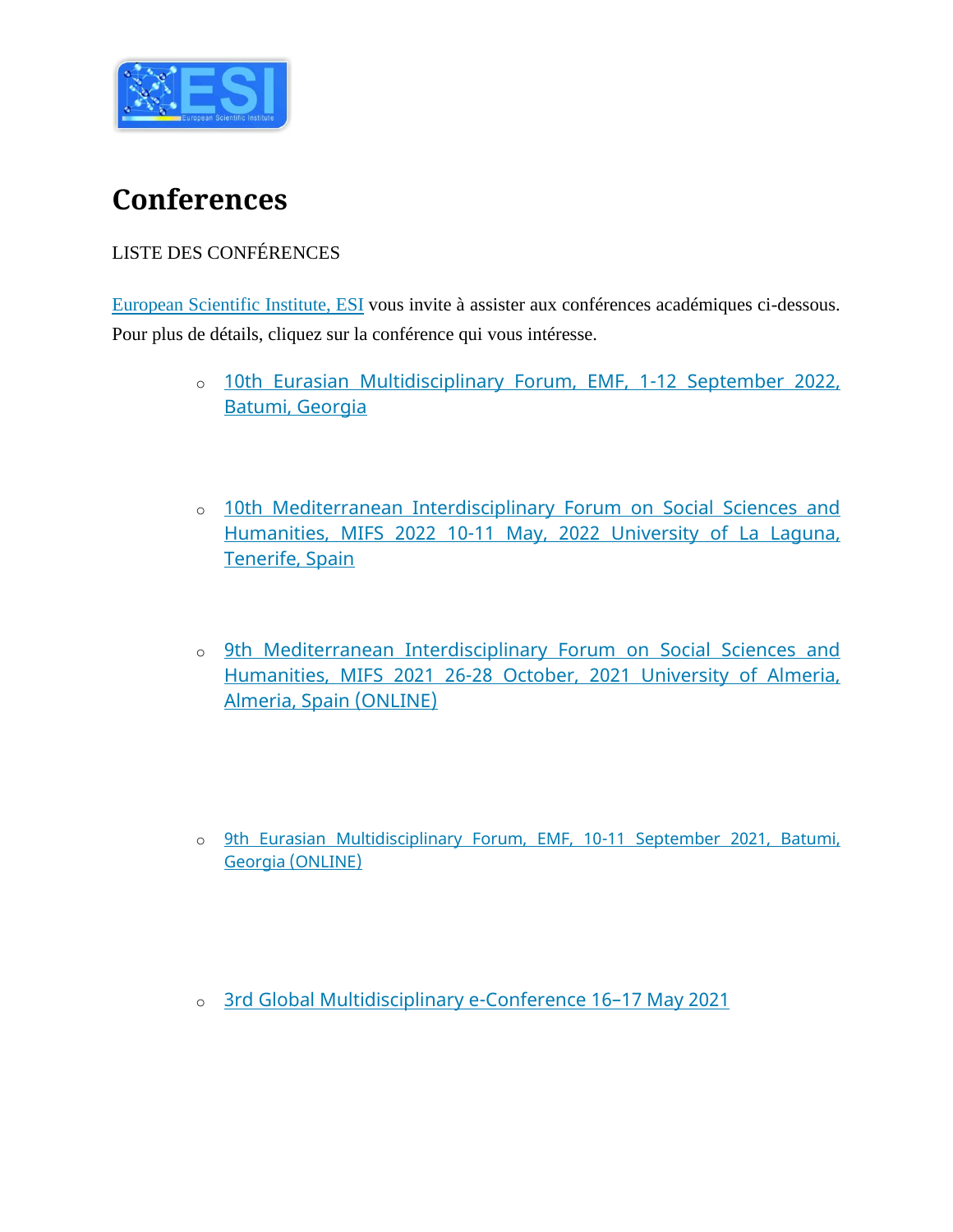

- o [1st Educational Sciences Conference,](https://euinstitute.net/1st-educational-sciences-conference-esc-2020-video-conference-10-december-2020/) *10 December 2020,* ESC 2020 [Video Conference](https://euinstitute.net/1st-educational-sciences-conference-esc-2020-video-conference-10-december-2020/)
- o [15th International Scientific Forum, ISF 2020,](http://isfmorocco.euinstitute.net/) *1-2 October 2020,* [Marrakesh, Morocco](http://isfmorocco.euinstitute.net/)
- o [10th Eurasian Multidisciplinary Forum, EMF 2020,](http://emf.euinstitute.net/) *4-5 September 2020,* [Batumi, Georgia](http://emf.euinstitute.net/)
- o [8th Mediterranean Interdisciplinary Forum on Social Sciences and](http://mforumbarcelona.net/)  [Humanities, MIFS 2020,](http://mforumbarcelona.net/) *28-29 May 2020,* Barcelona, Spain
- o [4th Pan-American Interdisciplinary Conference, PIC 2019,](http://picmexico.euinstitute.net/) *6-8 November 2019,* [Mexico City, Mexico](http://picmexico.euinstitute.net/)
- o [4th Symposium on Transculturality, Language and Education: Thinking](https://eujournal.org/files/journals/1/books/CallForPapersBrazil.pdf)  [\(and doing\) otherwise,](https://eujournal.org/files/journals/1/books/CallForPapersBrazil.pdf) *23-25 October 2019,* Uberlandia, Brazil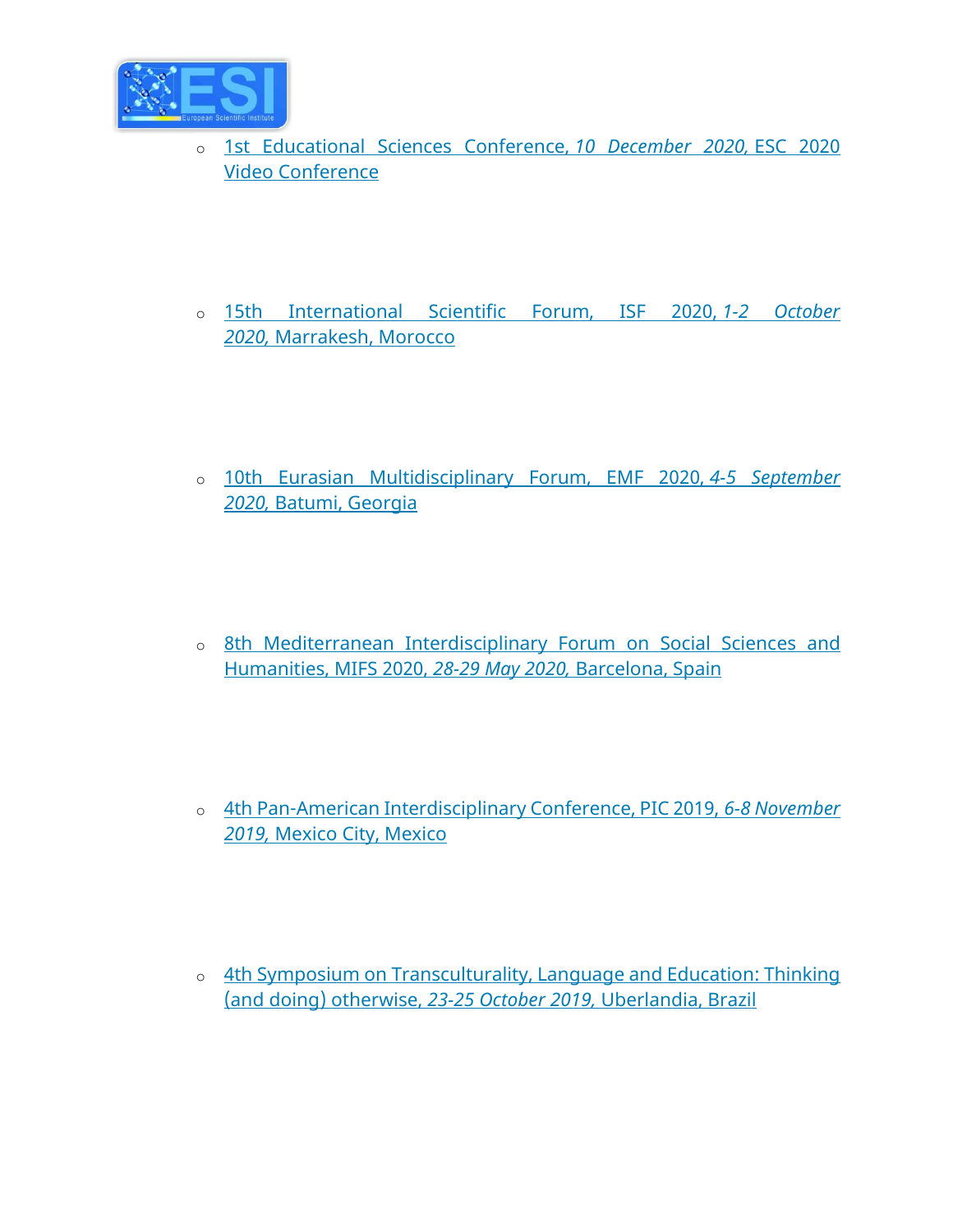

- o [14th International Scientific Forum, ISF 2019,](http://isfmorocco.euinstitute.net/) *3-5 October 2019,* [Marrakesh, Morocco](http://isfmorocco.euinstitute.net/)
- o [Journals Webinar: 25 September 2019 \(4pm CET\). European Scientific](http://journalswebinar.euinstitute.net/) [Institute, ESI](http://journalswebinar.euinstitute.net/)
- o [Webinar: 13 September 2019 \(4pm CET\). European Scientific Journal,](http://esjeconference.euinstitute.net/)  **ESI**
- o [9th Eurasian Multidisciplinary Forum, EMF 2018,](http://emf.euinstitute.net/) *4-5 September 2019,* [Batumi, Georgia](http://emf.euinstitute.net/)
- o [7th Mediterranean Interdisciplinary Forum on Social Sciences and](http://mforumbarcelona.net/)  [Humanities, MIFS 2019,](http://mforumbarcelona.net/) *16-17 May 2019,* Barcelona, Spain
- o [Webinar: 23 November 2018 \(2pm CET\). European Scientific Journal, ESJ](http://esjeconference.euinstitute.net/)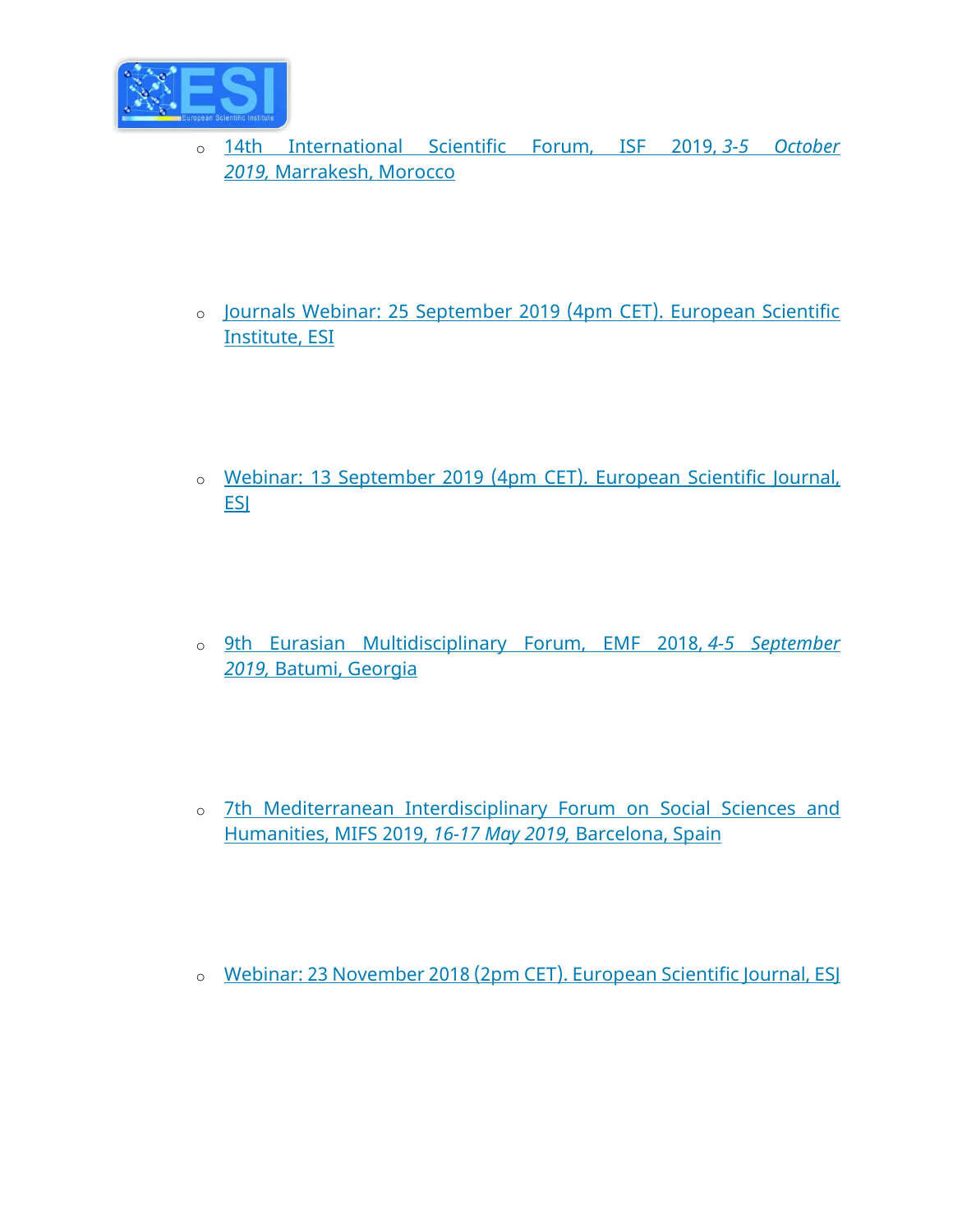

- o [13th International Scientific Forum, ISF 2018,](http://isfmorocco.euinstitute.net/) *4-6 October 2018,* Fez, **[Morocco](http://isfmorocco.euinstitute.net/)**
- o [8th Eurasian Multidisciplinary Forum, EMF 2018,](http://emf.euinstitute.net/) *6-7 September 2018,* [Tbilisi, Georgia](http://emf.euinstitute.net/)
- o [6th Mediterranean Interdisciplinary Forum on Social Sciences and](http://mforumbarcelona.net/)  [Humanities, MIFS 2018,](http://mforumbarcelona.net/) *24-25 May 2018,* Barcelona, Spain
- o [12th International Scientific Forum, ISF 2018](http://isfprague.euinstitute.net/)*, 26-27 April 2018,* Prague, [Czech Republic](http://isfprague.euinstitute.net/)
- o [Toronto World Leadership Forum, 20-21 April 2018, Toronto, Canada](https://eujournal.org/index.php/esj/pages/view/books)
- o [10th International Scientific Forum, ISF 2018](http://isfaus.euinstitute.net/)*, 20-23 February 2018,* Bond [University, Gold Coast, Australia](http://isfaus.euinstitute.net/) (Cancelled)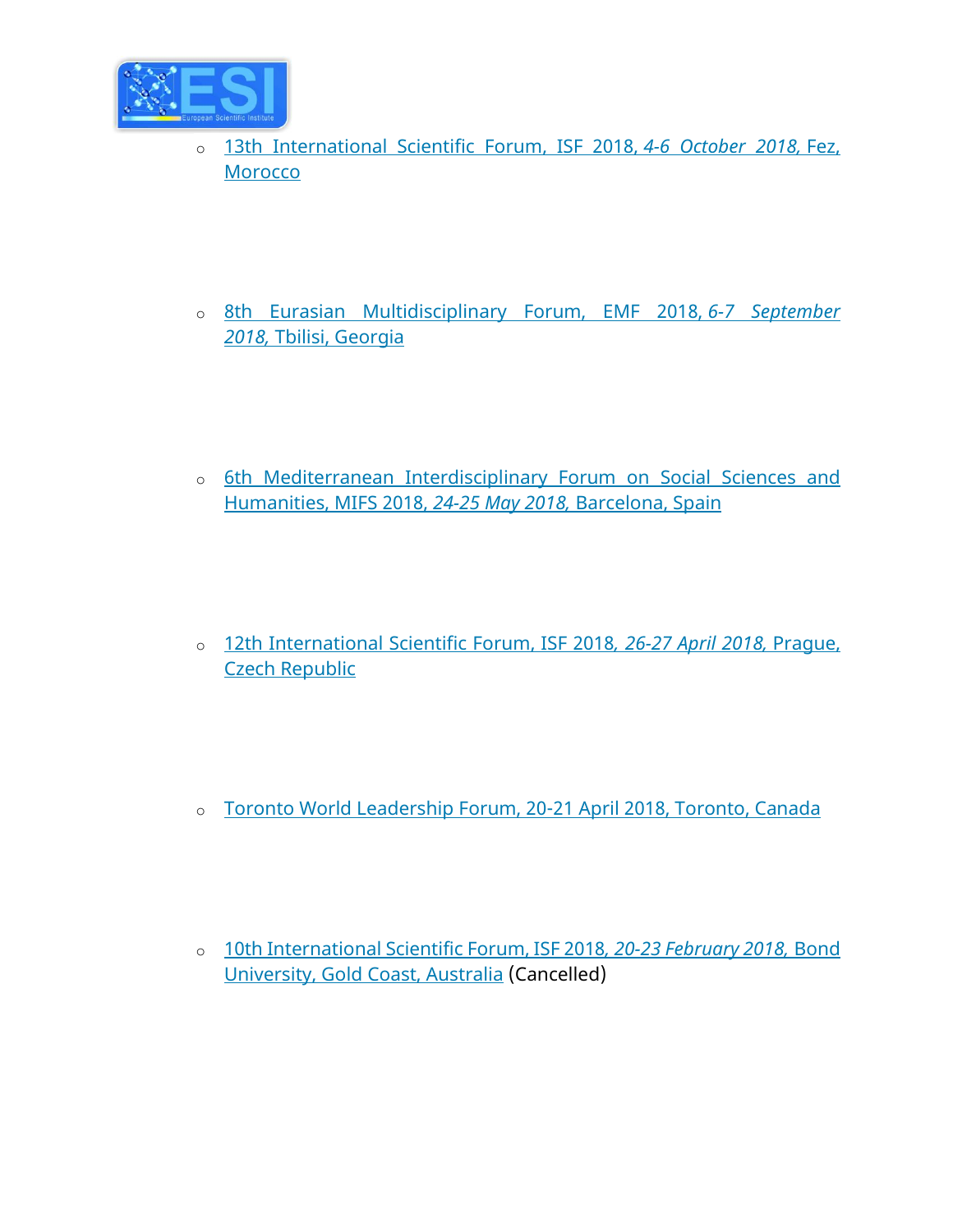

- o [3rd e-Conference by the European Scientific Journal](http://esjeconference.euinstitute.net/)*, 25-26 January 2018*
- o [9th International Scientific Forum, ISF 2017](http://isfcambridge.euinstitute.net/)*, 23-24 November 2017,* [University of Cambridge, UK](http://isfcambridge.euinstitute.net/)
- o [7th EURASIAN MULTIDISCIPLINARY FORUM, EMF 2017,](http://emf.euinstitute.net/) *6-7 October 2017,* [Tbilisi, Georgia](http://emf.euinstitute.net/)
- o [8th International Scientific Forum, ISF 2017](http://isf.euinstitute.net/)*, 7-8 September 2017,* The [University of North Carolina at Pembroke, USA](http://isf.euinstitute.net/)
- o [5th Mediterranean Interdisciplinary Forum on Social Sciences and](http://mforumbarcelona.net/)  [Humanities, MIFS 2017](http://mforumbarcelona.net/)*, 18-19 May 2017,* Barcelona Spain
- o [6TH EURASIAN MULTIDISCIPLINARY FORUM, EMF 2017](https://eujournal.org/index.php/esj/pages/view/books) *, 27-28 April 2017,* [Vienna, Austria](https://eujournal.org/index.php/esj/pages/view/books)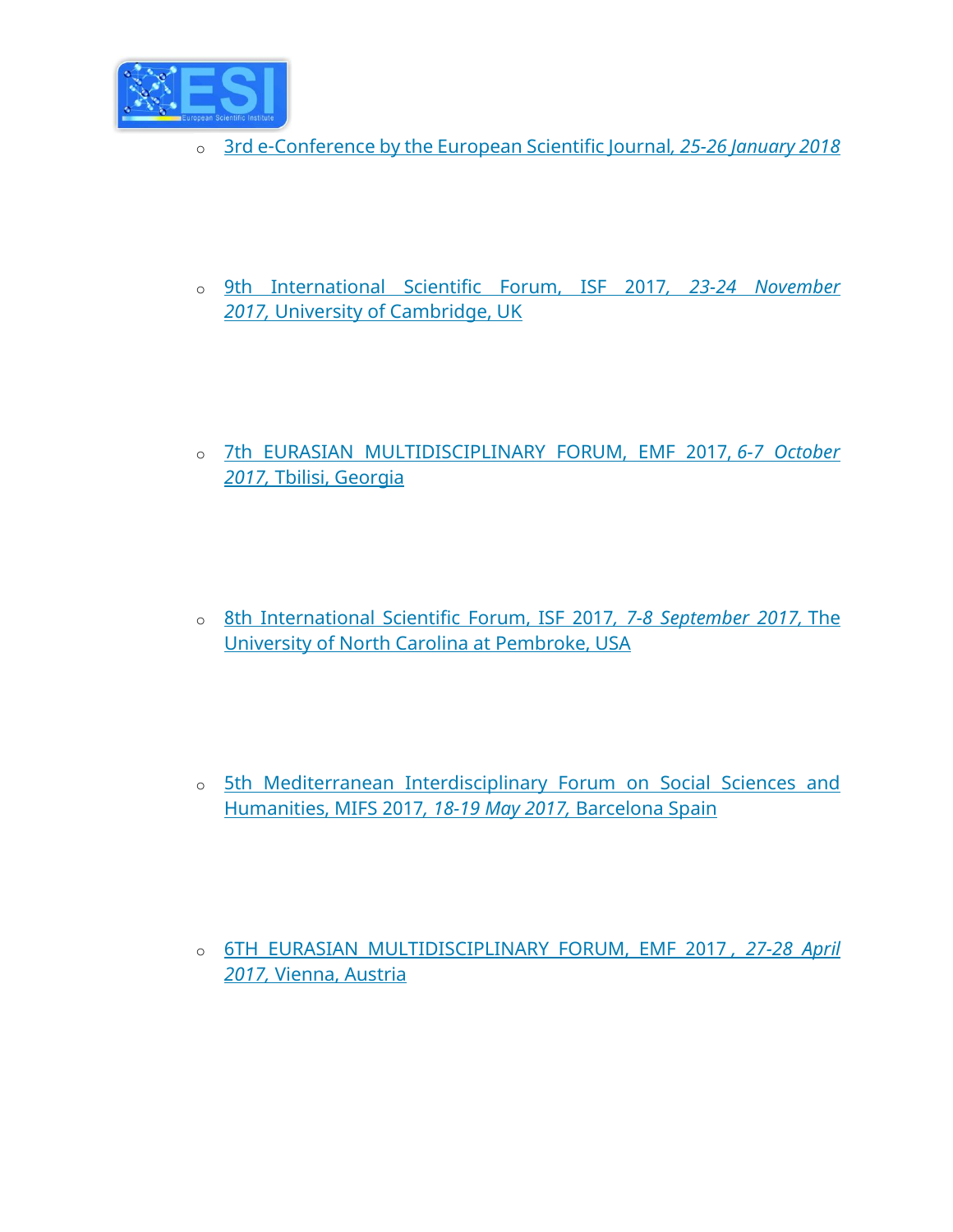

- o [7th GLOBAL ACADEMIC MEETING, GAM 2017,](http://gambudapest.euinstitute.net/) *23-24 March 2017,* [Budapest, Hungary](http://gambudapest.euinstitute.net/)
- o [3rd Pan-American Interdisciplinary Conference, PIC 2017,](http://piconference.net/) *15-16 February 2017,* [Buenos Aires, Argentina](http://piconference.net/)
- o [7th International Scientific Forum, ISF 2017,](https://eujournal.org/index.php/esj/pages/view/books) *7-9 February 2017,* [University of Oxford, United Kingdom](https://eujournal.org/index.php/esj/pages/view/books)
- o [6th GLOBAL ACADEMIC MEETING, GAM 2016,](https://eujournal.org/index.php/esj/pages/view/books) *01-02 November,* Dubai **[UAE](https://eujournal.org/index.php/esj/pages/view/books)**
- o [5th EURASIAN MULTIDISCIPLINARY FORUM, EMF 2016,](https://eujournal.org/index.php/esj/pages/view/books) *27-28 October 2016,* [Tbilisi, Georgia](https://eujournal.org/index.php/esj/pages/view/books)
- o [6th INTERNATIONAL SCIENTIFIC FORUM ISF 2016,](https://eujournal.org/index.php/esj/pages/view/books) *22-23 September 2016,* [Tokyo, Japan](https://eujournal.org/index.php/esj/pages/view/books)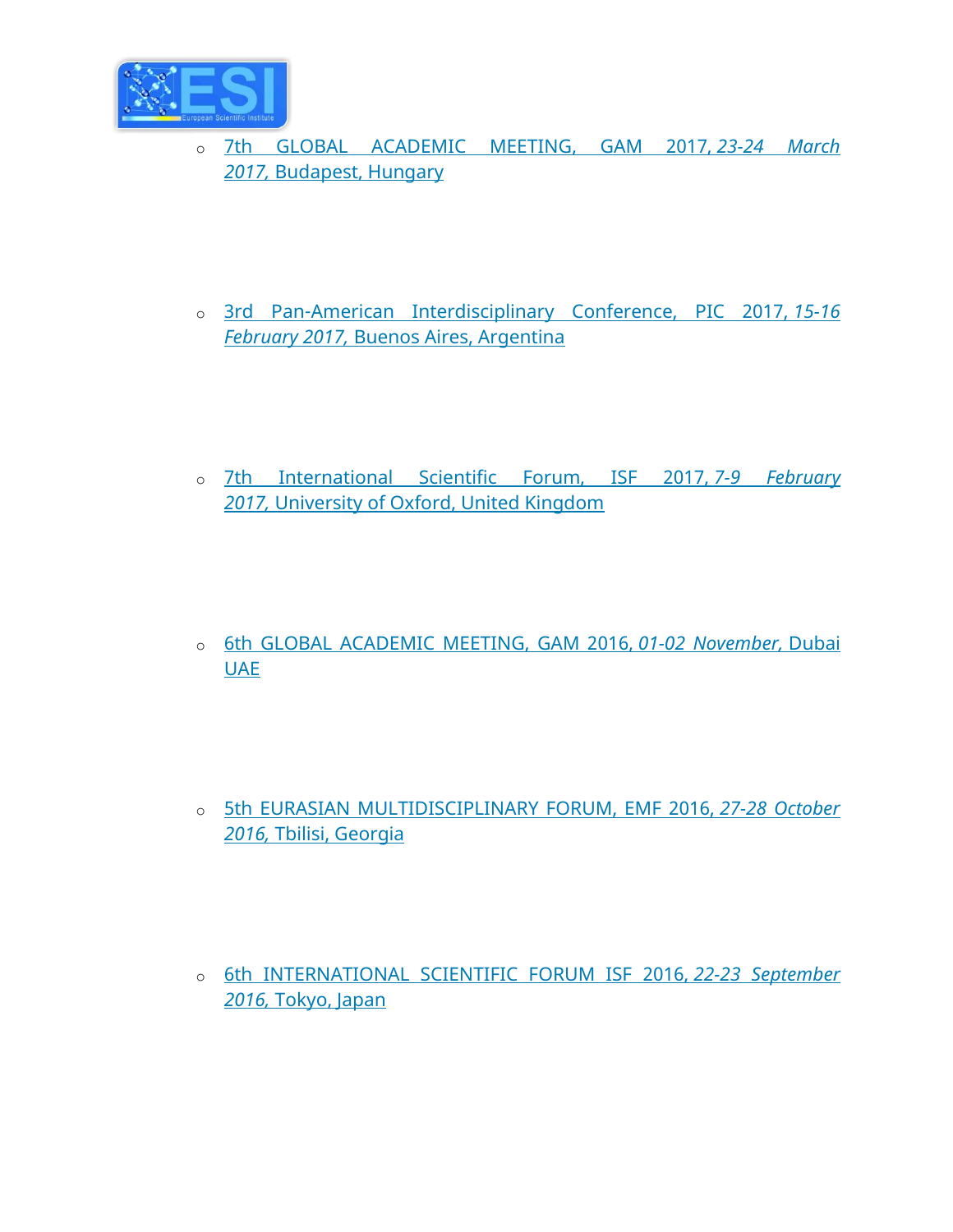

- o [4th Annual International Interdisciplinary Conference, AIIC 2016,](https://eujournal.org/index.php/esj/pages/view/books) *27-29 May 2016,* [Pamukkale, Turkey](https://eujournal.org/index.php/esj/pages/view/books)
- o [4th Mediterranean Interdisciplinary Forum on Social Sciences and](http://mforumbarcelona.net/)  [Humanities, MIFS 2016,](http://mforumbarcelona.net/) *16-18 May 2016,* Barcelona, Spain
- o [4th Eurasian Multidisciplinary Forum, EMF 2016,](https://eujournal.org/index.php/esj/pages/view/books) *27-29 April 2016,* [Vienna, Austria](https://eujournal.org/index.php/esj/pages/view/books)
- o [5th International Scientific Forum, ISF,](https://eujournal.org/index.php/esj/pages/view/books) *21-23 April 2016,* Rome, Italy
- o [International Law Training, "Contemporary Legal Challenges",](https://eujournal.org/index.php/esj/pages/view/books) *29-30 March 2016,* [Budapest, Hungary](https://eujournal.org/index.php/esj/pages/view/books)
- o [5th Global Academic Meeting, GAM 2016,](http://gambudapest.euinstitute.net/) *24-26 March 2016,* Budapest, **[Hungary](http://gambudapest.euinstitute.net/)**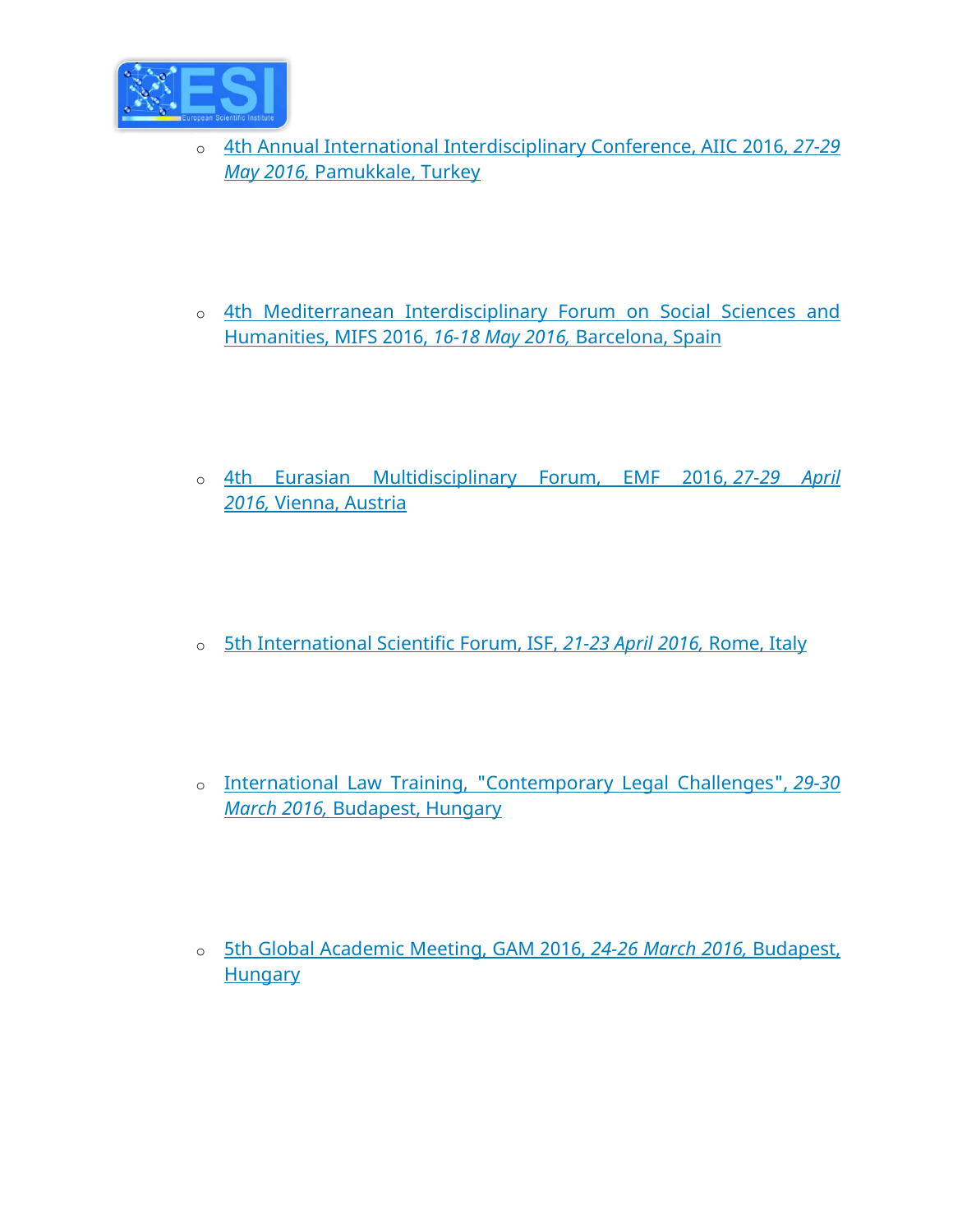

- o [2nd PAN-American Interdisciplinary Conference, PIC 2016,](http://piconference.net/) *24-26 February 2016,* [Buenos Aires, Argentina](http://piconference.net/)
- o [3rd EMF, Eurasian Multidisciplinary FORUM,](https://eujournal.org/index.php/esj/pages/view/books) *19-21 October, 2015,* Tbilisi, **[Georgia](https://eujournal.org/index.php/esj/pages/view/books)**
- o [4th Global Academic Meeting, GAM 2015,](https://eujournal.org/index.php/esj/pages/view/books) *10-11 October 2015,* Dubai, [UAE](https://eujournal.org/index.php/esj/pages/view/books)
- o [3rd Global Academic Meeting, GAM 2015,](https://eujournal.org/index.php/esj/pages/view/books) *17-19 September 2015,* New [York, USA](https://eujournal.org/index.php/esj/pages/view/books)
- o [4th International Scientific Forum, ISF 2015,](https://eujournal.org/index.php/esj/pages/view/books) *2-4 September 2015,* [University of Oxford, United Kingdom](https://eujournal.org/index.php/esj/pages/view/books)
- o [3rd Annual International Interdisciplinary Conference, AIIC 2015,](https://eujournal.org/index.php/esj/pages/view/books) *08-11 July 2015,* [Azores Islands, Portugal](https://eujournal.org/index.php/esj/pages/view/books)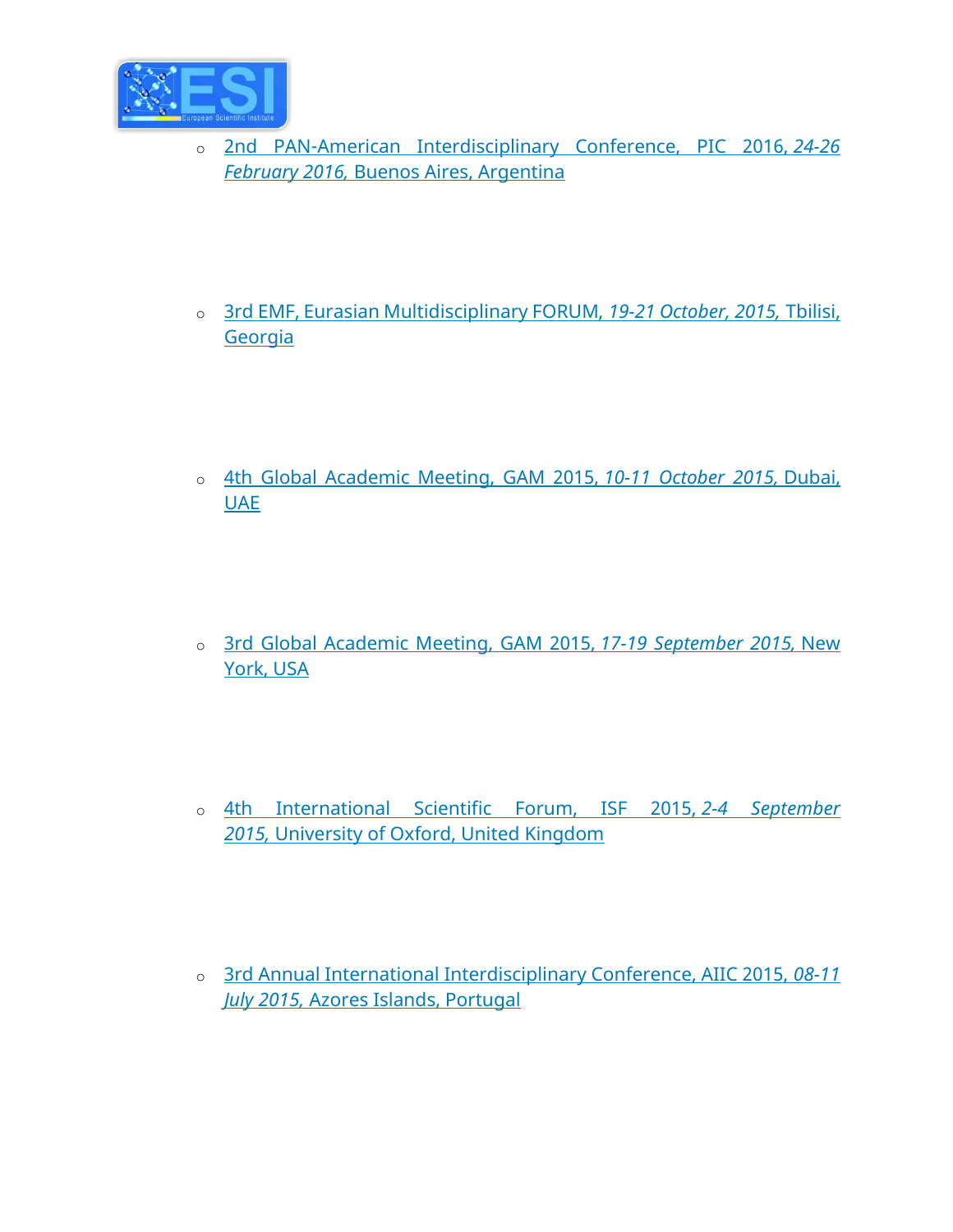

- o [3rd Mediterranean Interdisciplinary Forum on Social Sciences and](http://mforumbarcelona.net/)  [Humanities, MIFS 2015,](http://mforumbarcelona.net/) *17-19 May 2015,* Barcelona, Spain
- o [International Academic e-Forum, IAF 2015,](https://eujournal.org/index.php/esj/pages/view/books) *9 May 2015*
- o [3rd International Scientific Forum, ISF 2015,](https://eujournal.org/index.php/esj/pages/view/books) *22-25 April 2015,* Amman, [Jordan](https://eujournal.org/index.php/esj/pages/view/books)
- o [2nd Global Academic Meeting, GAM 2015,](https://eujournal.org/index.php/esj/pages/view/books) *1-4 April 2015,* New Delhi, [India](https://eujournal.org/index.php/esj/pages/view/books)
- o [1st PAN-American Interdisciplinary Conference, PIC 2015,](http://piconference.net/) *10-13 March 2015,* [Buenos Aires, Argentina](http://piconference.net/)
- o [Eurasian Forum On Law And Economics, EFLE 2015,](https://eujournal.org/index.php/esj/pages/view/books) *19-21 February 2015*[, Tbilisi, Georgia](https://eujournal.org/index.php/esj/pages/view/books)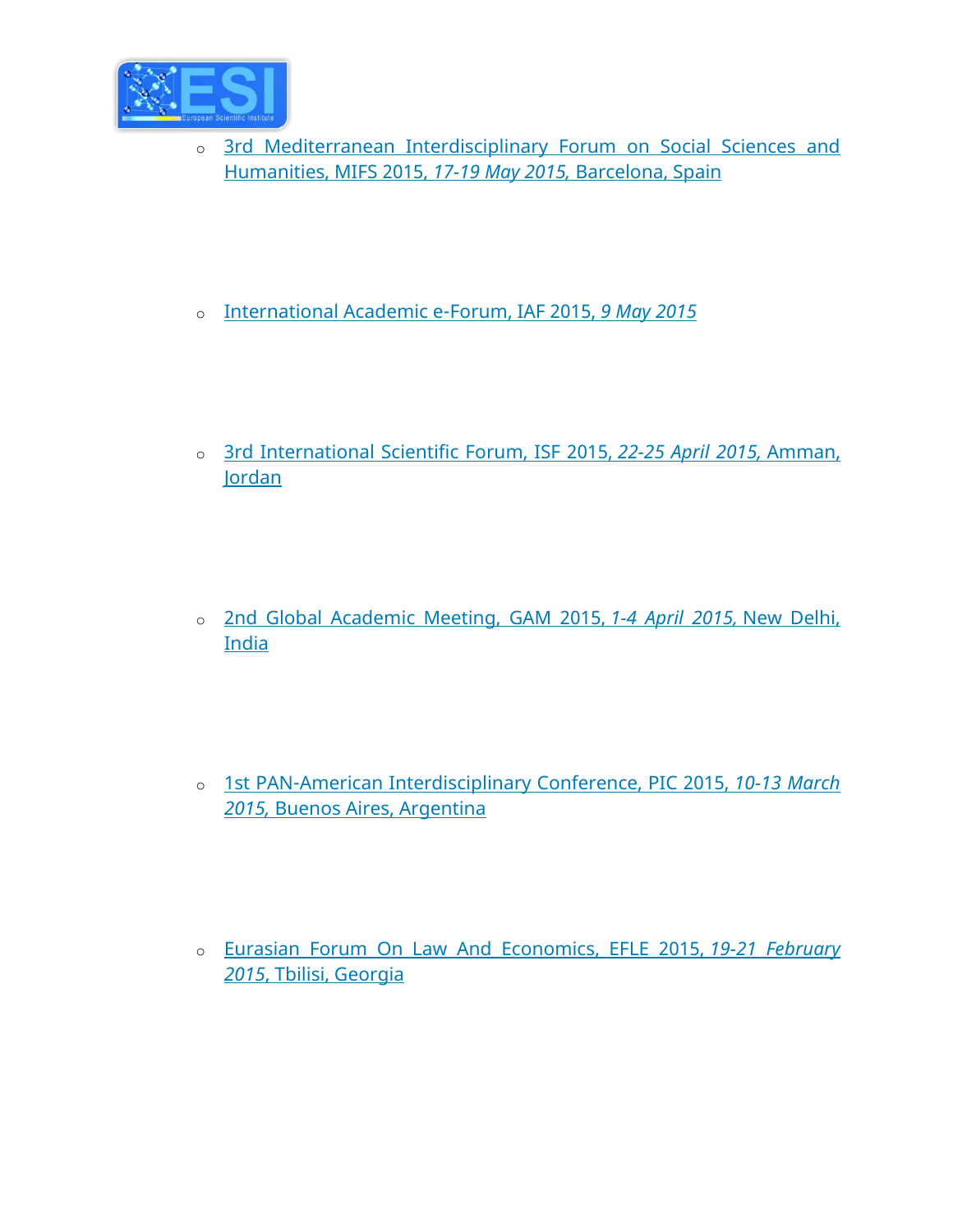

- o [2nd International Scientific Forum, ISF,](https://eujournal.org/index.php/esj/pages/view/books) *11-13 December 2014,* Tirana, [Albania](https://eujournal.org/index.php/esj/pages/view/books)
- o [2nd Mediterranean Interdisciplinary Forum on Social Sciences and](https://eujournal.org/index.php/esj/pages/view/books)  [Humanities, MIFS 2014,](https://eujournal.org/index.php/esj/pages/view/books) *26-28 November 2014*, Almeria, Spain
- o [2nd Global Multidisciplinary e Conference,](https://eujournal.org/index.php/esj/pages/view/books) *10-12 November 2014*
- o [2nd EMF, Eurasian Multidisciplinary FORUM,](https://eujournal.org/index.php/esj/pages/view/books) *23 - 26 October, 2014,* [Tbilisi, Georgia](https://eujournal.org/index.php/esj/pages/view/books)
- o [Multidisciplinary International E-conference World Peace Day](https://eujournal.org/index.php/esj/pages/view/books) *21 [September 2014](https://eujournal.org/index.php/esj/pages/view/books)*
- o [2nd AIIC Annual International Interdisciplinary Conference,](https://eujournal.org/index.php/esj/pages/view/books) *08-12 July 2014*[, Azores Islands, Portugal](https://eujournal.org/index.php/esj/pages/view/books)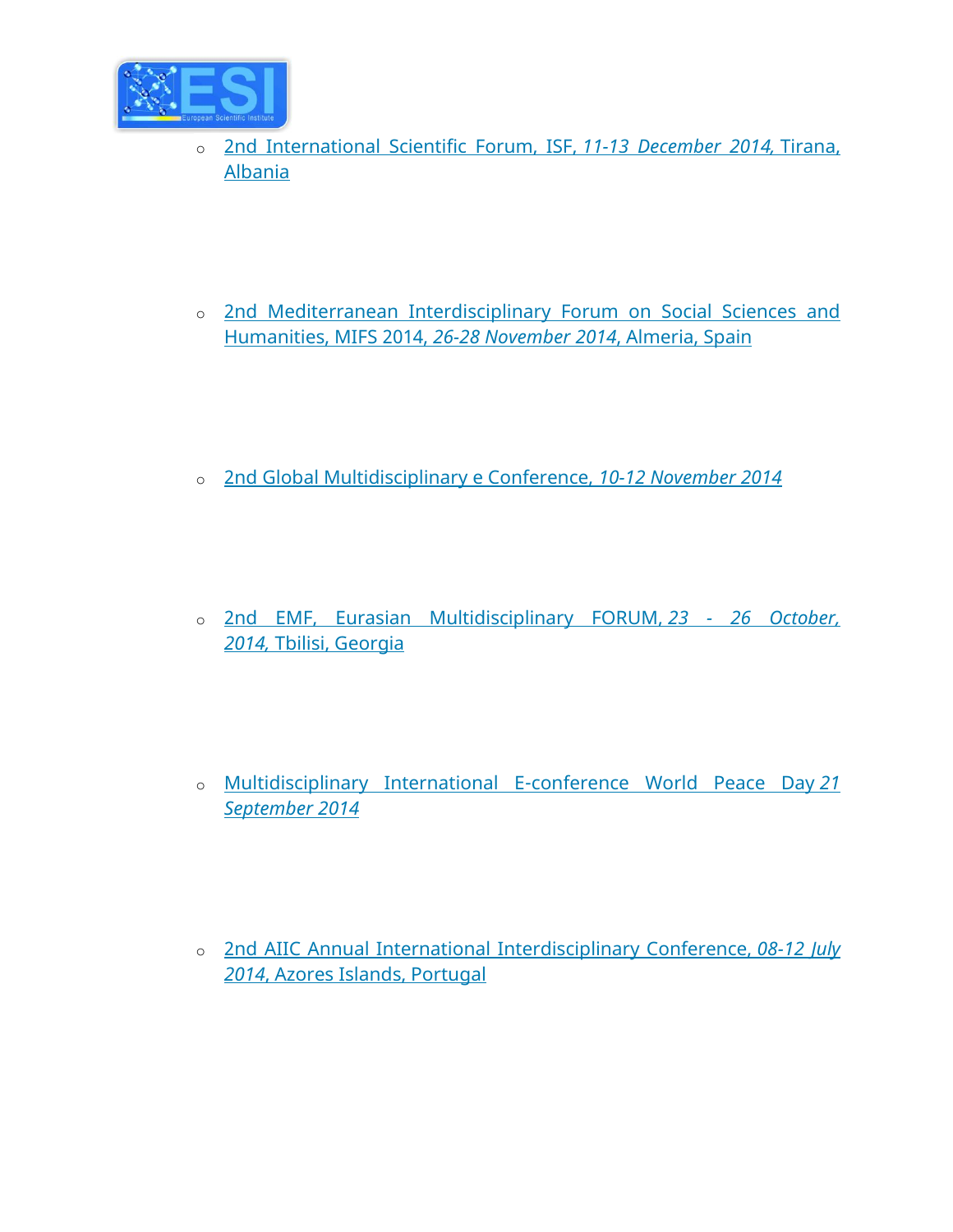

- o [European Interdisciplinary Forum, EIF,](https://eujournal.org/index.php/esj/pages/view/books) *18-19 June 2014*, Vilnius, [Lithuania](https://eujournal.org/index.php/esj/pages/view/books)
- o [1st International Conference on Social Sciences and Humanities ICSH](https://eujournal.org/index.php/esj/pages/view/books) *4- 7 June 2014* [Gaborone, Botswana](https://eujournal.org/index.php/esj/pages/view/books)
- o [1st Mediterranean Interdisciplinary Forum on Social Sciences and](https://eujournal.org/index.php/esj/pages/view/books)  [Humanities MIFS](https://eujournal.org/index.php/esj/pages/view/books) *23-26 April 2014* Beirut, Lebanon
- o [Global Academic Meeting, GAM 2014,](https://eujournal.org/index.php/esj/pages/view/books) *27-30 March*, Cape Verde
- o [ISF, International Scientific Forum,](https://eujournal.org/index.php/esj/pages/view/books) *12 - 14 December, 2013*, Tirana, [Albania](https://eujournal.org/index.php/esj/pages/view/books)
- o Global Multidisciplinary e- [Conference, Unesco World Science Days](https://eujournal.org/index.php/esj/pages/view/books)  Celebration, *[10-12 November 2013](https://eujournal.org/index.php/esj/pages/view/books)*